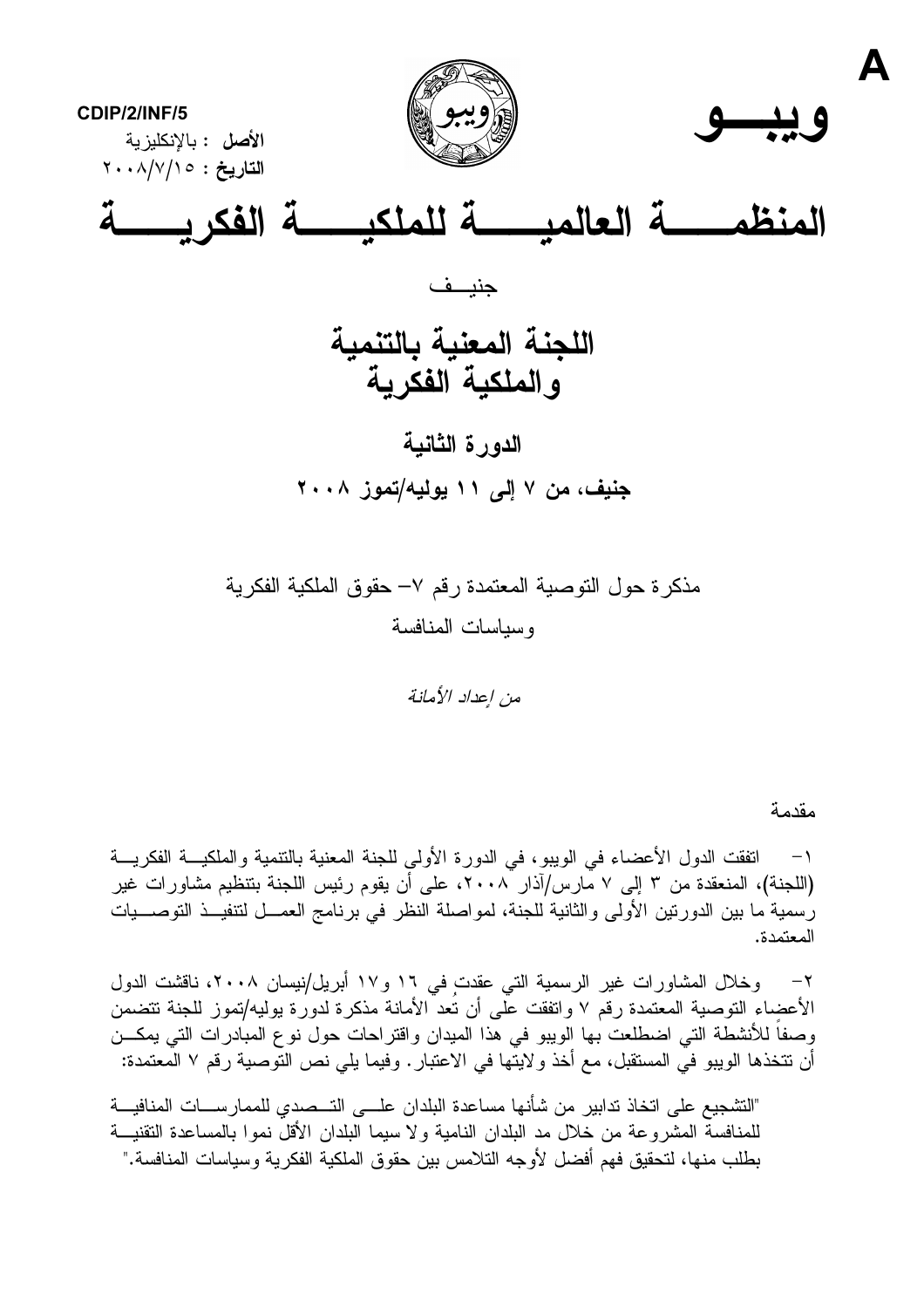ونتناول النوصية العلاقة بين حقوق الملكية الفكرية وسياسات المنافسة في سياق أنشطة الويبو  $-\tau$ المتعلقة بالمساعدة النقنية والقانونية. ورغم النطرق إلى القضية أيضا في سياقات مختلفة في التوصيات رِ قم ٢٢ و٢٣ و ٢٣، فإن تركيز ٍ هذه المذكر ة يقتصر على المساعدة التقنية والقانونية للويبو .

وصف أنشطة الويبو الماضية المتعلقة بالمساعدة التقنية والقانونية فسى مجال الملكية الفكر ية وسياسات المنافسة

## المساعدة التقنية

يتم إعداد أنشطة المساعدة التقنية بناء على طلب من الدول الأعضاء في الويبو وهي عمومــا  $-\xi$ جزء من خطة وطنية أوسع نطاقًا نضعها المنظمة بالاشتراك مع الدول الأعضاء ونتضمن طائفة مـــن الأنشطة التي يجب الاضطلاع بها خلال فترة معينة. ولم نقدم الدول الأعضاء، لحــد الآن، إلا عـــددا قليلا من الالتماسات للمساعدة التقنية في ميدان حقوق الملكية الفكرية وسياسات المنافسة. بيد أن هـــذه القضية كانت ضمن الموضوعات محل النقاش في بعض اجتماعات الويبـــو . ومـــن أمثلــــة النــــدوات والاجتماعات التي أُدرِجت هذه القضية في جدول أعمالها ما يلي:

( أ ) الندوة الدولية بشأن الملكية الفكرية والتنمية، التي نظمتها الويبو بالاشتراك مع كل من الأونكتاد واليونيدو ومنظمة الصحة العالمية ومنظمة التجارة العالمية، جنيف، فـــي ٢ و٣ مـــايو/أيـــار  $Y \cdot \cdot 0$ 

(ب) اجتماع الويبو الإقليمي لمديري مكاتب الملكية الصناعية ومكاتب حـق المؤلـف فــي أمريكا اللاتينية، بيونس آيرس، من ٣٠ مايو/أيار إلى ٢ يونيه/حزيران ٢٠٠٦؛

اجتماع الخبراء الإقليمي المشترك بين الويبو واللجنة الاقتصادية لبلدان أمريكا اللاتينية  $(\tau)$ والكاريبي (ECLAC) حول إدارة الملكية الفكرية في الاقتصاديات الحرة: رؤية اســـنر انيجية لأمريكـــا اللاتينية من ٧ إلىي ٩ مارس/آذار ٢٠٠٧؛

(د) ندوة الويبو الأقاليمية حول الانتفاع الاستراتيجي بالملكية الفكرية لأغـــراض التتميـــة الاقتصادية والاجتماعية، ليوبليانا، من ١٢ إلى ١٦ نوفمبر/كانون الثاني ٢٠٠٧؛

> تدريب الويبو للدبلوماسيين، جاكرتا، من ١٤ إلى ١٨ أبريل/نيسان ٢٠٠٨. (ه)

وبالإضافة إلى ذلك، تمت مناقشة القضية بشيء من التفصيل في البر امج التـــي تركـــز علــــي  $-\circ$ السياسات العامة وجوانب المرونة في نظام الملكية الفكرية، بما فيها ندوات الويبـــو الأقاليميــــة بـــشأن الانتفاع الاستر اتيجي بالملكية الفكرية لأغراض النتمية الاقتصادية والاجتماعية.

المساعدة القانو نبة

لم نتلق الويبو ، لغاية الآن، أي النماس للمساعدة القانونية بـــشأن المـــسائل المتعلقـــة بـــسياسة  $-7$ المنافسة وعلاقتها مع حقوق الملكية الفكرية. فقد كانت الالتماسات نركز غالباً على جوانب معينة مـــن قانون الملكية الفكرية، كالمشورة حول مشروع قانون للملكية الفكرية أعدته سلطات بلـــد عـــضو، أو النماس مشروع أول لقانون الملكية الفكرية يستخدم أساسا للمناقشة مع سلطات البلد المعنـــي، أو فـــي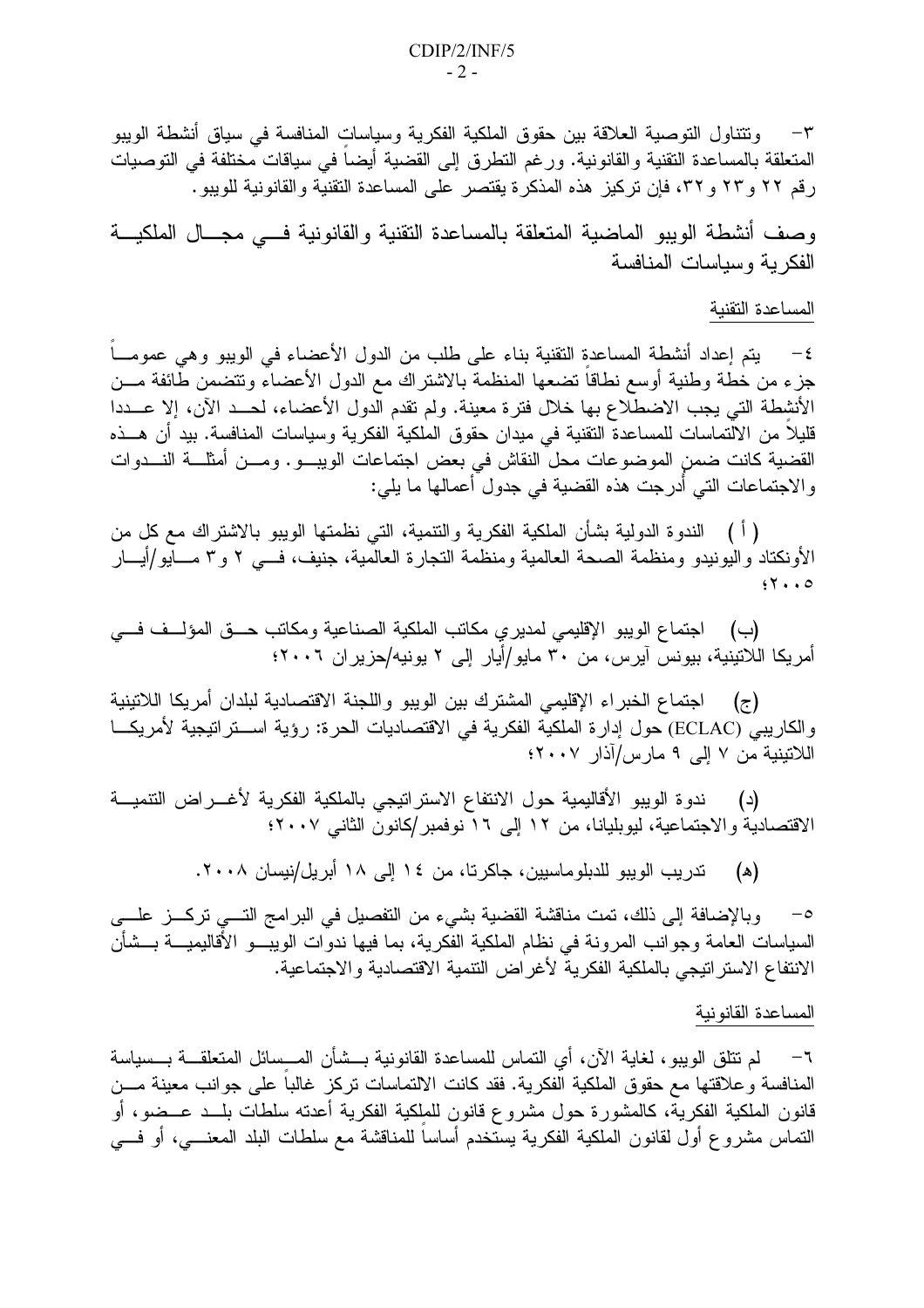سياق المساعدة بشأن مرونة تنفيذ الالتز امات المترتبة على اتفاق جوانب حقوق الملكية الفكرية المتصلة بالتجار ة (تريبس).

√− ورغم أن كافة حقوق الملكية الفكرية لها أثر في المنافسة، فإن هناك بضعة جوانب من قـــانون الملكية الفكرية يمكن النظر إليها على أن لها علاقة بقانون المنافسة وسياستها. ومن هذه الجوانب، على وجه الخصوص، الاتفاقات الخاصة التي يتم بموجبها ترخيص حقوق الملكية الفكرية أو التتازل عنهـــا وسبل الانتصاف أو التدابير الخاصة مثل التراخيص الإجبارية لحقوق الملكية الفكريسة الراميسة إلسى الحفاظ على معايير المنافسة أو إنهاء الممارسات المنافية للمنافسة المشروعة فـــي مــــا يتعلـــق بـهـــذه الحقو ق.

٨– وتطر قت الويبو ، في سياق مساعدتها التقنية للدول الأعضاء على الانتفاع بجو انــب المر ونـــة، لإدراج أحكام مرتبطة بالمنافسة في قوانين الملكية الصناعية. وتم إدراج هذه الأحكام، بالدرجة الأولى، على مستويين مختلفين هما: (١) وضع أنظمة لمكافحة الممارسات المنافية للمنافسة المشروعة بواسطة الانتفاع بآليات الملكية الفكرية (مثل التراخيص الإجبارية)؛ (ب) ووضع آليات لرصد الأحكام المنافيـــة للمنافسة المشروعة في اتفاقات الترخيص.

وفي سنة ٢٠٠٦، طلبت الويبو دراسة عن العلاقة بين الملكية الفكرية وسياسة المنافسة. ولــم  $-9$ يكن الهدف من هذه الدراسة إعداد وثيقة نوزًع على الجمهور ولكنها كانت نرمي إلى الحصول علــــى مساهمة مستنيرة وجديرة بالثقة حول كيفية المضبي قدما بالعمل في هذا المجال. وخلصت الدراسة إلى عدد من التوصيات، مثل أهمية وضع أنظمة للاعتراض على البراءات بعد منحها، للطعن في السندات التعسفية وإدراج أحكام مرتبطة بالمناّفسة في قوانين البراءات على الأقل. والعمل جـــار لنــــشر هـــذه الدر اسة.

١٠– وفي ميدان الإدارة الجماعية لحق المؤلف والحقوق المجاورة، تطرقت الويبو في منشور حول "الإدارة الجماعية لحق المؤلف والحقوق المجاورة" أصدرته في سنة ٢٠٠٢ إلى عــدد مـــن القـــضايا المتعلقة بقواعد المنافسة والوضع الاحتكاري، بحكم الواقع أو بحكم القانون، للمنظمات المعنية بالإدارة الجماعبة للملكبة الفكر بة.

اقتر احات بشأن المبادر ات الممكن اتخاذها لتنفيذ التوصبية المعتمدة رقم ٧

1 'ר فيما يتعلق بالمساعدة القانونية، فإن الويبو مستعدة لتلبية أي التماس معـــين فـــي مــــا يتعلـــق بالمساعدة في مجال الملكية الفكرية وسياسة المنافسة وفقا لولايتها. وستتم معالجة الالتماسات سرا ولا نقدم المشورة إلا بناء على النماس محدد من دولة عضو أو مجموعة من الدول الأعضاء، كمــــا هـــو الحال في المساعدة القانونية في المجالات الأخرى. وبالإضافة إلى ذلك، سيتم التركيز علـــي اقتـــراح خيارات أو حلول بديلة، عوض تقديم توصيات بشأن مجرى محدد للأمور .

١٢ – أما في ما يتعلق بالمساعدة النقنية في ميدان حقوق الملكية الفكرية وسياسة المنافسمة فبإمكـــان الأمانة، عند الطلب، أن نتظم ندوات وحلقات عمل وطنية وإرسال بعثات خبراء استشاريين وندريبات داخلية وزيارات دراسية نركز بالتحديد على هذا المجال، مما يعزز المعرفـــة بالـــسياسات والتـــدابير المتعلقة بالممار سات المنافية للمنافسة المشر وعة المر تبطة بالملكية الفكر ية.

ويمكن أيضآ نتظيم نظاهرات دون إقليمية وإقليمية ودولية لمناقشة المقاربات المختلفة للقــضية  $-11$ في مختلف البلدان أو المناطق. ويمكن الاستفادة من هذه التظاهرات لإتاحة منتدى لتبادل الخبر ات فـــي